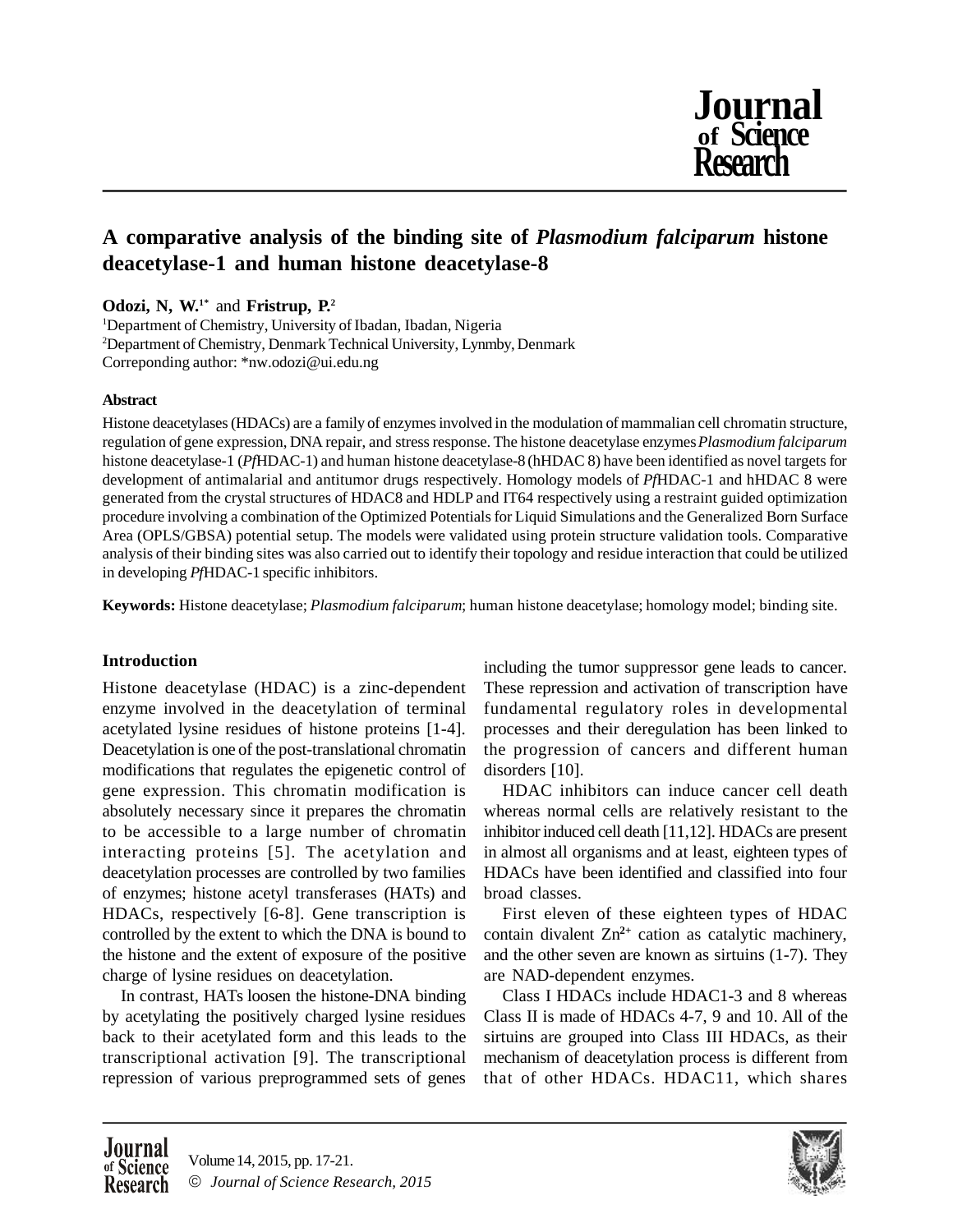substantial homology with Class I and Class II HDACs, is the only member of Class IV HDACs. Because of the widespread biological effects of HDACs the inhibition of these enzymes have emerged as a new therapeutic approach to treat many diseases including cancer, neurodegenerative, hereditary, and inflammatory diseases[13-20].

HDAC inhibitors are a structurally distinct class of chemical compounds with unique structural elements to compliment the active site components. The generally known elements present in HDAC inhibitors are: (i) a zinc-binding moiety (ZBM) to co-ordinate with the catalytic metal ion; (ii) a hydrophobic cap group (HCG) to bind at the surface of the tunnel-like active site; and (iii) a hydrophobic linker (HYL) that joins both ZBM and HCG.

In this paper, we report the homology models of the active sites of *Pf*HDAC-1 and hHDAC 8 and the comparative analysis of these models to identify differences in the topology and amino acids that line their active sites.

#### **Materials and methods**

#### *Computational resources*

The protein sequence of PfHDAC1 was downloaded from the Uniprot server10. The crystal structures 1C3R (PDB code) from HDLP; a HDAC homologue from *A. aeolicus* bacterium and human HDAC8 (1T64 PDB code) were templates used for the building of the PfHDAC 1 model [21].

The X-ray crystal structure of hHdac 8 complexed with Trichostatin A (TSA) (PDB IT64) was recovered from protein data bank (PDB: www.rcsb.org). Protein preparatory wizard and prime was used to remove water molecules, unwanted monomeric units and ligand/ metal ion associated with the protein before it was imported into prime.

The computational studies were done on Ubuntu 10.10 (Maverick Meerkat) Linux desktop. Sequence alignment, homology modeling, loop and side chain refinement were carried out using Prime version 2.1 (Schrodinger LLC, New York, NY, 2009). Maestro version 9.0, which is a graphic unified interphase, was also used to generate the figures. [21]

#### **Results and discussion**

#### *Zn2+-binding site*

The binding sites of the *Pf*HDAC-1 and hHDAC 8 are made up of a narrow channel that leads to a deep cavity (Figure 1) lined by amino acid residues essential for the enzyme's catalytic machinery. This was in agreement with previous findings. [4, 22] These narrow channels accommodate acetylated lysine, the aliphatic chain and the dimethyl aniline group of the inhibitor during substrate processing and they form several important interactions with the catalytic residue that line up the channel. The upper region of the binding site is primarily hydrophobic while at the bottom of this tunnel is found a  $Zn^{2+}$  ion that is useful in substrate processing.



**Figure 1.** Surface representation of the active site entrance tunnel of hHDAC8 (Blue and White). The ribbons represent the α-helix region (red, blue, green and violet cylinder like coils) and β-strands (green arrows).

The  $Zn^{2+}$  ion in both models are pentacoordinated; three with the side chains Asp 174, 262 (Od1), His 176 (Nd1) and Asp 178, 267(O1), His 180 (Nd1) of *Pf*Hdac-1 and hHdac 8 respectively. The other two coordinates are with the hydroxyl group of a water molecule and the oxygen of the carbonyl of the hydroxamate group. In contrast to the *Pf*Hdac model, the hydroxyl group of the hHdac 8 is turned towards the  $Zn^{2+}$  ion, where it interacts with the warhead of the inhibitors. Another major role played by this  $Zn^{2+}$  ion in the catalytic process is the polarization of the carbonyl group of the acetylated lysine, reducing the overall entropy through coordination to both the substrate and the water molecule therefore increasing the nucleophilicity of the water by lowering the proton's pka value [4].

#### *Inhibitor binding site*

The inhibitor is made up of three parts namely; the metal binding domain known as the zinc-binding group (ZGB). This group coordinates to the catalytic metal atom within the binding site. The second part is a linker domain that could be an aliphatic or partly aromatic group, which binds in the hydrophobic channel and positions the ZBG and capping group for interactions in the active sites. Finally, there is a hydrophobic capping group that acts as a surface recognizing entity that can be elaborated upon in order to achieve isozyme selectivity and interacts with residues at the active sight entrance [23-26].

The inhibitor coordinates the  $Zn^{2+}$  ion in a bidentate fashion and simultaneously contacts residues likely to be involved in catalysis (His 138,139,Tyr 301 and His 142,143, Tyr 306 for *Pf*Hdac-1 and hHdac8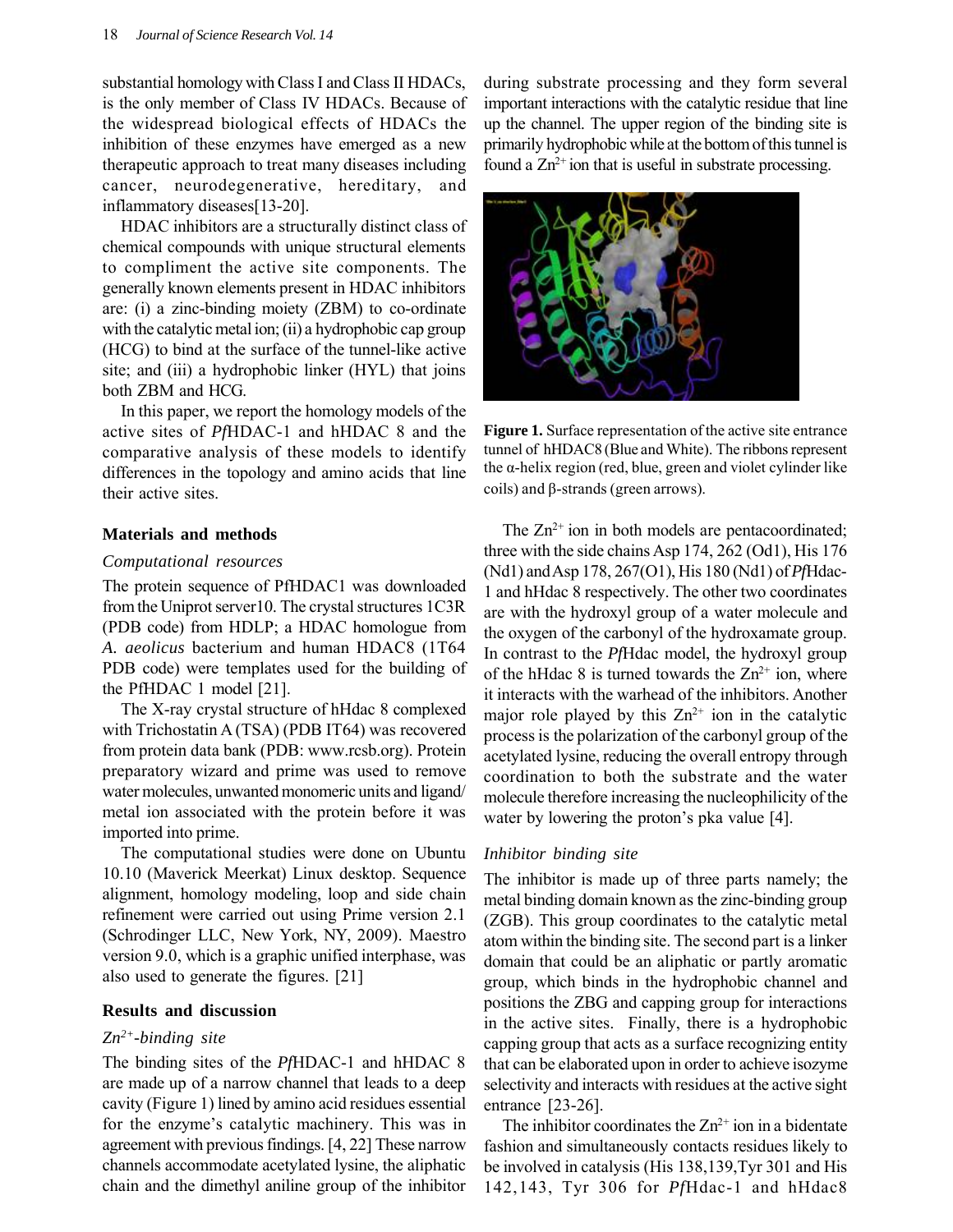respectively) by the hydroxamate moiety (Table 1). This moiety is highly involved in a complicated network of hydrogen bonds with His 142,143,180, Asp 178 and Tyr 306 to the extent that His 142 and 143 hydrogen bond to a water molecule; while a third hydrogen bond from Tyr 306 polarizes the carbonyl group of the acetyl lysine in hHdac8 [27]. In *Pf*Hdac-1, the moiety forms hydrogen bond interaction with His 138,139 residues which in turn hydrogen bond with Asp 172 and 262 hence creating a charge relay system whose interactions enhance the basicity of the N(e) thereby allowing it to abstract proton.

**Table 1.** Key binding site residues of *Pf*HDAC-1 and hHDAC 8 and the nature of their interaction with ligand and/or metal ion.

| PfHDAC-1         |                   | hHDAC 8    | Nature of interaction         |
|------------------|-------------------|------------|-------------------------------|
| 1.               | Pro <sub>25</sub> |            | Hydrophobic interaction       |
| $\overline{2}$ . | Thr 96            | Tyr $100*$ | Polar interaction             |
| 3.               | Asp 97            | Asp $101$  | Polar interaction             |
| 4.               | <b>His 138</b>    | His 142    | Catalytic residue             |
| 5.               | <b>His 139</b>    | His 143    | Catalytic residue             |
| 6.               | Gly 147           | $Gly$ 151  | Hydrophobic interaction       |
| $7_{\cdot}$      | Phe 148           | Phe 152    | Hydrophobic interaction       |
| 8.               | Asp 172           | Asp 176    | Catalytic residue             |
| 9.               | Asp 174           | Asp 178    | Coordinates $Zn^{2+}$         |
| 10 <sub>1</sub>  | His 176           | His 180    | Coordinates $Zn^{2+}$         |
| 11.              | Phe 203           | Phe 208    | Hydrophobic interaction       |
| 12.              | Asp $262$         | Asp $267$  | Coordinates $Zn^{2+}$         |
| 13.              | Leu $269$         | Met 274*   | Hydrophobic interaction       |
| 14.              | Tyr 301           | Tyr 306    | Polar/Hydrophobic interaction |

\* Residues that are not conserved.

The linker region of the inhibitor fits into the narrow channel with hydrophobic walls lined by the residues Gly 151, Phe 152, His 180, Phe 208, Met 274 and Tyr 306 and gives rise to lipophilic interaction with these residues. All the residues that the linker is in contact with are conserved except for Met 274 in hHdac 8, which is Leu 269 in *Pf*Hdac-1 (Table 1 and Figure 4) [22, 23, 26]. A previous report [26] suggests that Met 274 diminishes the hydrophobic character of the pocket that usually accommodates the aliphatic part of the incoming acetylated lysine.

### *Potassium binding site*

Figures 2 and 3 show  $K^+$  ion close to the Zn binding site. According to Vannini *et al* [22], the K<sup>+</sup> ion-binding site close to the Zn binding site is directly connected to this site and is coordinated by the main-chain carbonyl oxygen of Asp 178, His 180 of hHDAC 8 and Asp 174, His 176 of *Pf*HDAC 1 whose side chains are involved in Zn chelation. The presence of this  $K^+$  ion in the active site is assumed to influence the catalytic mechanism of the deacetylation in many ways.



**Figure 2.** hHDAC 8 receptor-ligand surface with the active site  $\text{Zn}^{2+}$  (green sphere), K<sup>+</sup> ion (Peach sphere) and the TSA ligand (Ball and Stick representation).



**Figure 3.** *Pf*HDAC 1 receptor-ligand surface with the active site  $Zn^{2+}$  (green sphere),  $K^+$  ion (Peach sphere) and the TSA ligand (Ball and Stick representation).

Some of these include an increase in the positive electrostatic potential in the active site that could stabilize the oxyanion formed in the transition state of the deacetylation reaction, and stabilize the negatively charged acetate product. K**<sup>+</sup>** ion also influences the correct orientation and properties of Asp 176 and 172 hHDAC 8 and *Pf*HDAC 1 respectively. These residues are believed to form a buried charge-relay system with His 142 and 138 [1]. It has been reported that substrate binding becomes weak without the presence of  $K^+$  ion near the active site in hHDAC 8 [28-30].



**Figure 4.** Ligand interaction diagram of hHDAC 8 model showing the critical interactions undergone by TSA (black) and the zinc metal ion (pink). The residues undergoing hydrophobic interactions are shown in green sphere, residues that coordinate to  $\text{Zn}^{2+}$  are shown in peach sphere, and those residues with polar interaction are shown in blue sphere.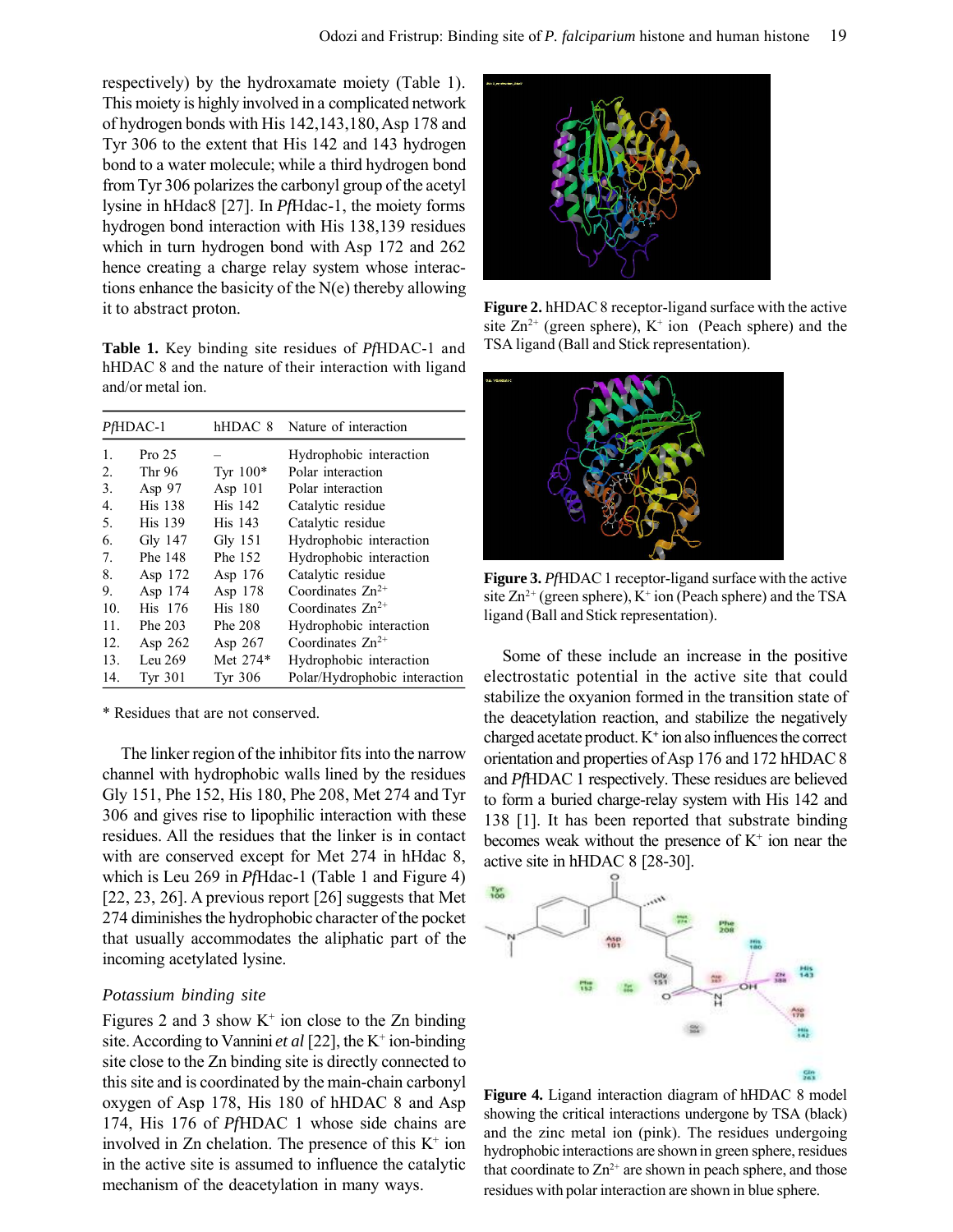## **Conclusion**

Homology models of the active sites of *Pf*HDAC 1 have been compared to that of hHDAC 8. The delicate differences in the topology and amino acids that line the binding pocket, especially the exterior surface at the entrance of the tubular Zn-bound active site might be exploited to design selective *Pf*HDAC 1 inhibitors as potential antimalarials. With the increasing resistance of malaria parasite to available drugs, there is an urgent demand to develop new antimalarial drugs that will not interfere with the human cell.

#### **Acknowledgments**

We thank the UI/MacArthur Foundation for a grant to support NWO's training in molecular modelling.

#### **References**

- [1] Finnin, M. S., Donigian, J. R., Cohen, A., Richon, V. M., Rifkind, R. A., Marks, P. A., Breslow, R., Pavletich, N. P. 1999. Structures of a histone deacetylase homologue bound to the TSA and SAHA inhibitors. *Nature 401*, 188-193.
- [2] Nielsen, T. K., Hildmann, C., Dickmanns, A., Schwienhorst, A., Ficner, R. 2005. Crystal structure of a bacterial class 2 histone deacetylase homologue. *J. Mol. Biol*. *354,*107-120.
- [3] Sternson, S. M., Wong, J.C.; Grozinger, C.M.; Schreiber, S.L. 2001. Synthesis of 7200 small molecules based on a substructural analysis of the histone deacetylase inhibitors trichostatin and trapoxin. *Org. Lett. 3,* 4239-4242.
- [4] Sundarapandian, T., Shalini, J., Yuno, L., Songmi, K. and Keun W. L. 2011. Dynamic structure-based pharmacophore model development: A new and effective addition in the

histone deacetylase 8 (HDAC8) inhibitor discovery. *Int. J. Mol. Sci*. *12*, 9440-9462.

- [5] Jenuwein, T., Allis, C. D. 2001. Translating the histone code. *Science 293*, 1074-1080.
- [6] Hassig, C. A., Schreiber, S. L. 1997. Nuclear histone acetylases and deacetylases and transcriptional regulation: HATs off to HDACs. *Curr. Opin. Chem. Biol. 1997*, 1, 300-308.
- [7] Kurdistani, S. K., Grunstein, M. 2003. Histone acetylation and deacetylation in yeast. *Nat. Rev. Mol. Cell Biol. 4,* 276-284.
- [8] Prasenjit, M., Anupam, P., Falgun, S., Babu, L. T. and Mitchell, A. A. 2008. Structural insights into *Plasmodium falciparum* histone deacetylase 1 (*Pf*HDAC-1): A novel target for the

development of antimalarial therapy. *Bioinorganic and Medicinal Chemistry 16,* 5254-5265.

- [9] Thangapandian, S., John, S., Sakkiah, S. and Lee, K. W. 2010. Docking-enabled pharmacophore model for histone deacetylase 8 inhibitors and its application in anti-cancer drug discovery. *J. Mol. Graph. Model. 29*, 382-395.
- [10] Eberharter, A. and Becker, P. B. 2002. Histone

acetylation: A switch between repressive and permissive chromatin. Second in review series on chromatin dynamics. *EMBO Rep. 3,* 224-229.

- [11] Marks, P. A., Dokmanovic, M. 2005. Histone deacetylase inhibitors: Discovery and development as anticancer agents. *Expert Opin. Investig. Drugs 14*, 1497-1511.
- [12] Bi, G., Jiang, G. 2006. The molecular mechanism of HDAC inhibitors in anticancer effects. *Cell. Mol. Immunol. 3,* 285-290.
- [13] Dokmanovic, M., Marks, P.A. 2005. Prospects: Histone deacetylase inhibitors. *J. Cell. Biochem. 96,* 293-304.
- [14] Hahnen, E., Hauke, J., Tränkle, C., Eyupoglu, I. Y., Wirth, B., Blumcke, I. 2008. Histone deacetylase inhibitors: Possible implications for neurodegenerative disorders. *Expert Opin. Investig. Drugs 17*, 169-184.
- [15] Morrison, B. E., Majdzadeh, N., D'Mello, S. R. 2007. Histone deacetylases: Focus on the nervous system. *Cell. Mol. Life Sci*. *64,* 2258-2269.
- [16] Brichta, L., Hofmann, Y., Hahnen, E., Siebzehnrubl, F. A., Raschke, H., Blumcke, I., Eyupoglu, I.Y., Wirth, B. 2003. Valproic acid increases the SMN2 protein level: A well-known drug as a potential therapy for spinal muscular atrophy. *Hum. Mol. Genet. 12*, 2481-2489.
- [17] Hockly, E., Richon, V. M., Woodman, B., Smith, D. L., Zhou, X., Rosa, E., Sathasivam, K., Ghazi-Noori, S., Mahal, A., Lowden, P.A. *et al* 2003. Suberoylanilide hydroxamic acid, a histone deacetylase inhibitor, ameliorates motor deficits in a mouse model of Huntington's disease. *Proc. Natl. Acad. Sci. USA*, *100,* 2041-2046.
- [18] Adcock, I. M. 2009. HDAC inhibitors as anti inflammatory agents. *Br. J. Pharmacol*. *150,* 829-831.
- [19] Mottet, D., Castronova, V. 2008. Histone deacetylases: Target enzymes for cancer therapy. *Clin. Exp. Metastasis 25,* 183-189.
- [20] Pan, L., Lu, J., Huang, B. 2007. HDAC Inhibitors: A potential new category of anti-tumor agents. *Cell. Mol. Immunol*. *4,* 337-343.
- [21] Odozi, N. W., Adeoye, M. D., Fristrup, P. 2013. Homology modeling, docking and comparative study of the selectivity of some Hdac inhibitors on *Pf*hdac-1 and hHdac 8 Models. *Journal of Natural Sciences Research*, *3:6,* 38-44.
- [22] Vannini, A., Volpari, C., Filocamo, G., Casavola, E. C., Mirko, B., Debora, R., Chakravaty, P., Paolini, C., De Francesco, R., Gallinari, P. *et al* 2004. Crystal structure of a eukaryotic Zinc- dependent histone deacetylase, human HDAC 8, complexed with a hydroxamic acid inhibitor. *PNAS 101:42,* 15064-15069.
- [23] Vannini, A., Volpari, C., Gallinari, P., Jones, P., Mattu, M., Carfi, A., De Francesco, R., Steinkuhler, C., Di Marco, S. 2007. Substrate binding to histone deacetylases as shown by the crystal structure of the HDAC8-substrate complex. *EMBO Rep. 8:9,* 879- 884.
- [24] Kozikowski, A. P., Chen, Y., Gaysin, A. M., Savoy, D. N., Billadeau, D. D., Kim, K. H. 2008. Chemistry, Biology, and QSAR studies of substituted biaryl hydroxamites and mercaptoacetaamides as HDAC